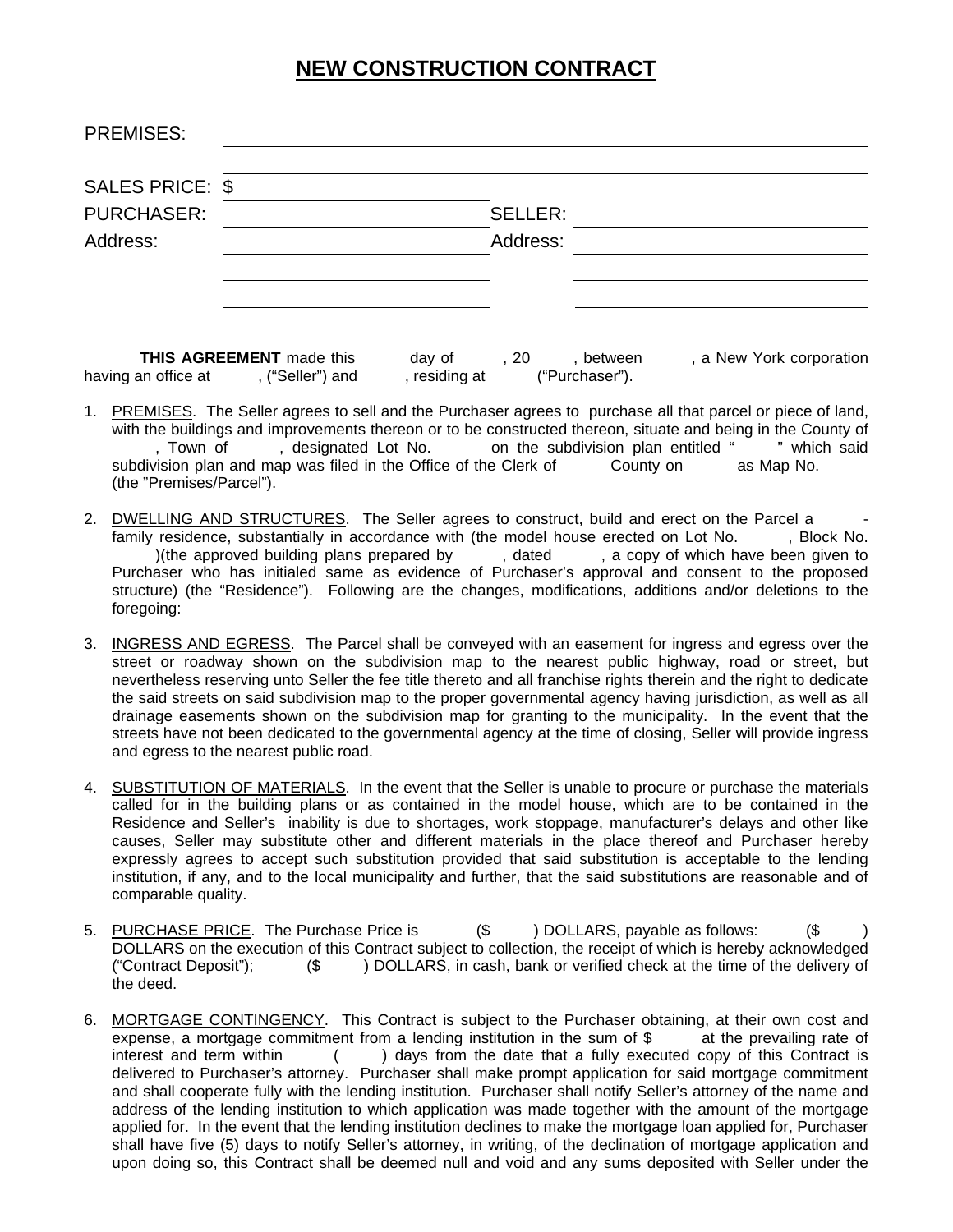terms of this Contract shall be returned to Purchaser except for such amounts for extras which were approved by Purchaser and installed by Seller. Should Purchaser fail to so notify Seller of the declination of the mortgage application within the aforesaid five (5) day period, then, in such event, this Contract shall be deemed to be an all cash transaction, the Mortgage Contingency shall be of no force and effect and the parties hereto shall proceed to closing. Notwithstanding anything herein contained to the contrary, Seller and Purchaser may extend the time in which to obtain a mortgage commitment but only by the terms of a writing signed by the parties hereto.

Seller shall have the option, in the event of the declination of the mortgage application by the lending institution, to grant Purchaser a mortgage for the applied mortgage amount at the rate of interest of ( %) per centum per annum for a term of years.

- 7. TITLE. Said Premises are sold subject to covenants, easements and restrictions of record and any easements that must be given to facilitate municipal services and/or public utilities. Seller shall convey such title as any reputable New York tile insurance company will insure. Seller shall have the option to supply a New York State title insurance company willing to insure the contemplated transaction, the cost of which shall be borne by Purchaser in the event that Purchaser's title company is unwilling to insure the transaction. In the event that telephone, utility and/or drainage easements are not of record at the time this Contract is executed, said easements may be given at any time and thereafter recorded, provided, however, that the said easements do not interfere with the use and enjoyment of the Residence. Purchaser agrees to execute any and all instruments for the granting and recording of the easements. This provision shall survive the delivery of the deed. The deed shall contain a metes and bounds or other description satisfactory to the lending institution or tile insurance company.
- 8. CLOSING COSTS. In the event that Seller has obtained a building loan mortgage for the construction of the Residence, the costs incurred in closing the building loan mortgage shall be borne by Purchaser for which Purchaser shall reimburse Seller, at the closing hereof, to cover all costs and expenses in connection with the building loan mortgage, recording fees, mortgage tax, interest, title insurance, bank fees, lender attorney fees, inspection fees, application fees and commitment fees. The reimbursement of these fees shall be paid to Seller for distribution to the proper parties for payment or to be retained by Seller if Seller had paid same. The foregoing shall be paid to Seller even if Purchaser does not assume the building loan mortgage.

Purchaser hereby acknowledges that the disbursements referred to hereinabove do not include any sum or sums that the lender may require for deposit in escrow account for payment of future taxes, assessments and/or private mortgage insurance.

Seller shall provide to Purchaser a certified survey, without staking, which shall be certified to Purchaser, the lending institution and the title company. The cost for this survey is \$ which sum shall be paid by Purchaser to Seller at closing.

- 9. INABILITY TO CONVEY TITLE. Should Seller, for any reason whatsoever, except for a willful default, be unable to convey and transfer title to the Premises to the Purchaser in accordance with the terms of this Contract, Seller's sole liability shall be limited to the refund of all moneys paid on account of this Contract by Purchaser, in which event, this Contract shall be null and void and the parties shall have no further liability, obligation and/or responsibility to the other.
- 10. SIGNS. Purchaser, for himself, successors and assigns, does hereby covenant and agree that for a period of years from the date of closing or until such time as the Seller has conveyed title to all the lots on said subdivision map, whichever event shall first occur, Purchaser will not place any sign or signs upon any part of the Premises which advertises or announces that the Premises is for resale.
- 11. APPROVALS. At or prior to closing, Seller shall deliver a Certificate of Occupancy for all the structures on the Parcel and within weeks after closing, the Board of Fire Underwriters Certificate.
- 12. SUBORDINATION. This Contract shall be subject and subordinate to the building loan mortgage recorded against the Parcel, if any.
- 13. ADJUSTMENTS. Fuel oil, if any, taxes, water/sewer charges are to be apportioned at closing in accordance with local custom. If the closing of title occurs before new tax bills are issued and the new amounts cannot be ascertained, the apportionment of taxes shall be based on one hundred fifteen (115%) per cent of the prior year's tax as shown on the tax bill for the prior year.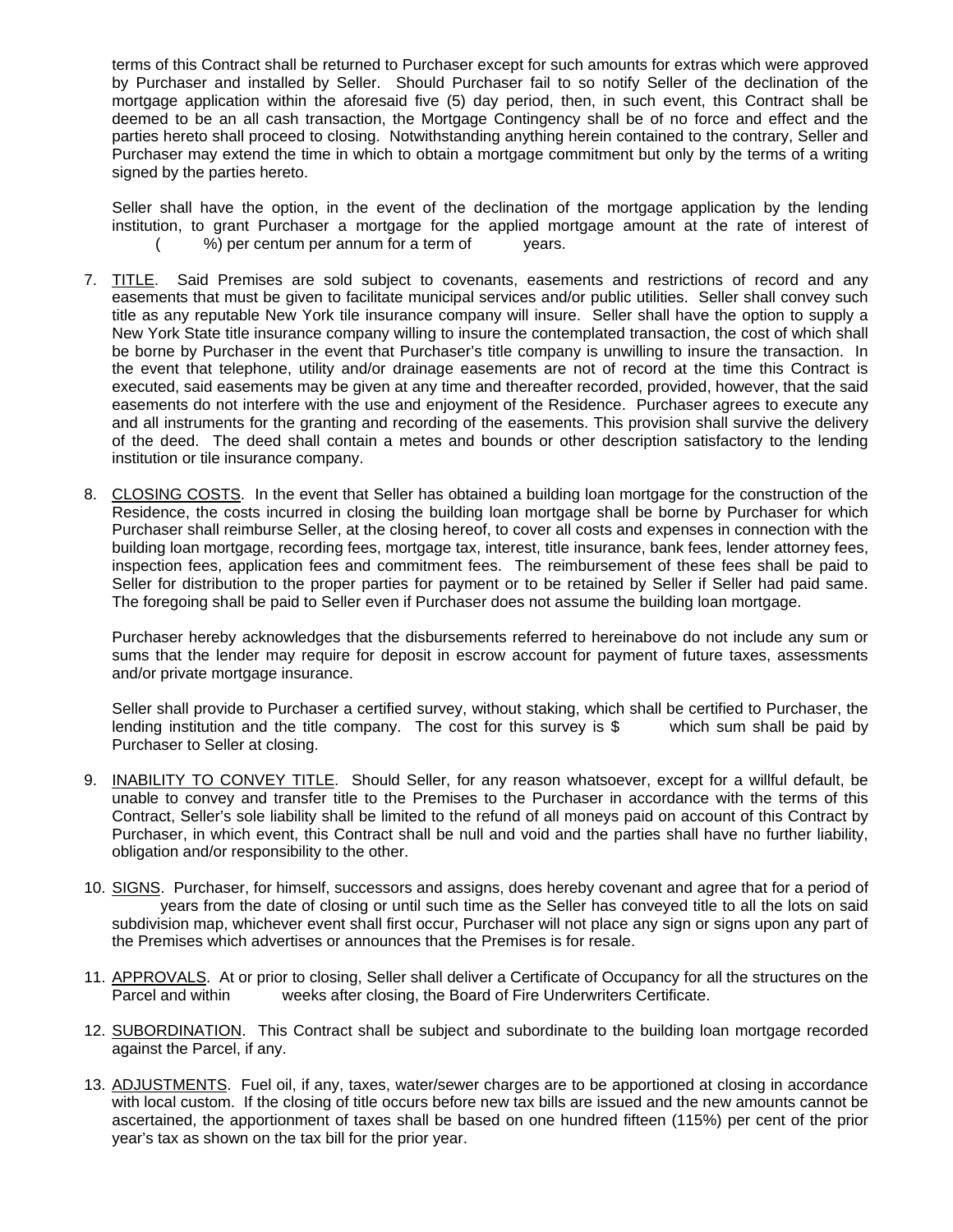- 14. DEED. The Deed shall be a Bargain and Sale Deed with Covenants Against Grantor's Acts, shall be in recordable form and shall contain the covenant required by Section 13 of the Lien Law of the State of New York. Seller may pay and discharge any and all liens and encumbrances against the Premises from the proceeds of sale at closing.
- 15. RISK OF LOSS. The risk of loss or damage to the Premises by fire or any other cause shall be that of the Seller until delivery of the Deed pursuant to the terms of this Contract.
- 16. CLOSING. The Deed shall be delivered to Purchaser at the office of the Seller's attorney, or at the office designated by the lender on or about , 20 . In the event that the Seller has completed the Residence and is ready to close pursuant to the terms of this Contract, Purchaser agrees, should Purchaser's lender be ready to close, to accept title on  $($ ) days notice to Purchaser's attorney.
- 17. BROKER. The parties agree that they have not dealt with any broker concerning the sale or purchase of the Premises except and that Seller shall pay the commission pursuant to separate agreement. The parties hereto agree to hold harmless and indemnify the other in the event that they have dealt with another broker and a claim is made as a result thereof. This provision shall survive the delivery of the deed.
- 18. OCCUPANCY. Purchaser shall not enter into occupancy or use or move or store property in the Premises prior to closing without the prior written consent of the Seller. A breach of this covenant by Purchaser shall constitute a default under this Contract without further act on the part of or notice from Seller, and Seller shall have the right to commence legal proceedings to which the Seller is entitled or summary proceedings for the eviction of Purchaser from the Premises, the costs of which shall be borne by Purchaser including reasonable attorneys' fees. Purchaser hereby expressly waives any and all defenses to such an action and/or proceeding.
- 19. WELLS. If required by the subdivision regulations or by any municipality, Seller, at Seller's sole cost and expense, shall provide a well up to ( ) feet in depth with ( ) feet of casing and an adequate pump to handle same. If it is necessary to exceed the specifics of the foregoing, Seller will do so and charge Purchaser as follows: \$ per foot up to () feet which price includes the pump. and charge Purchaser as follows: \$ per foot up to () feet which price includes the pump, wire and additional footage. A depth of more than () feet, the Purchaser will be responsible for \$ per foot and the additional cost of the next size pump. If necessitated by ground conditions,<br>additional steel casing in excess of feet, the cost shall be \$ per foot. In the event that the well additional steel casing in excess of feet, the cost shall be \$ per foot. In the event that the well does not produce potable water, the Seller shall drill additional wells at the same cost and expense to Purchaser.
- 20. SODDING; GRADING. No part of the Premises shall be sodded. The lot shall be graded a reasonable distance in front of the Residence, a reasonable distance along the sides of the Residence and a distance of ) feet from the rear of the Residence. Seller reserves the right to determine elevation of the foundation and streets to conform with topographical conditions and to reverse the plan layout or layout of the model house and to determine the location of the Residence on the lot. "Reasonable distance" shall be determined solely by Seller. Seller will not furnish nor plant any shrubs, bushes, flowers or trees. Any washouts and/or erosions occurring after the date of closing are not the responsibility of Seller.
- 21. TOPSOIL. Seller reserves the right to remove all topsoil stored on the Premises but Seller shall comply with all municipal laws and regulations as to the amount of topsoil needed to be left on the Premises. This paragraph shall survive delivery of the deed.
- 22. DEDICATION OF ROADS. Until such time as the appropriate governmental agency accepts the dedication of the roadways and/or sidewalks, if any, Purchaser shall not do or cause to be done the depositing of rubbish, garbage and/or trash upon the roadways and/or sidewalks of the development in which the Premises is situated. This paragraph shall survive delivery of the deed.
- 23. EXTRAS. The Seller shall make the additions to the building plans or plan of the model house set forth on Schedule A hereto. The sum of (\$) DOLLARS shall be paid upon the signing of this Contract and the sum of  $(\$$  ) DOLLARS shall be paid at the time of installation of the extras.
- 24. UNFINISHED ITEMS. In the event that the Residence shall not be fully completed on or before closing, the same shall not be deemed an objection to closing provided the lending institution is willing to close and fund the mortgage commitment. The Residence shall be deemed complete upon the issuance of a Certificate of Occupancy. If any items or work or supply of materials are then incomplete, the Seller agrees to give and the Purchaser agrees to accept a written statement setting forth the items that need completion or repair ("Punch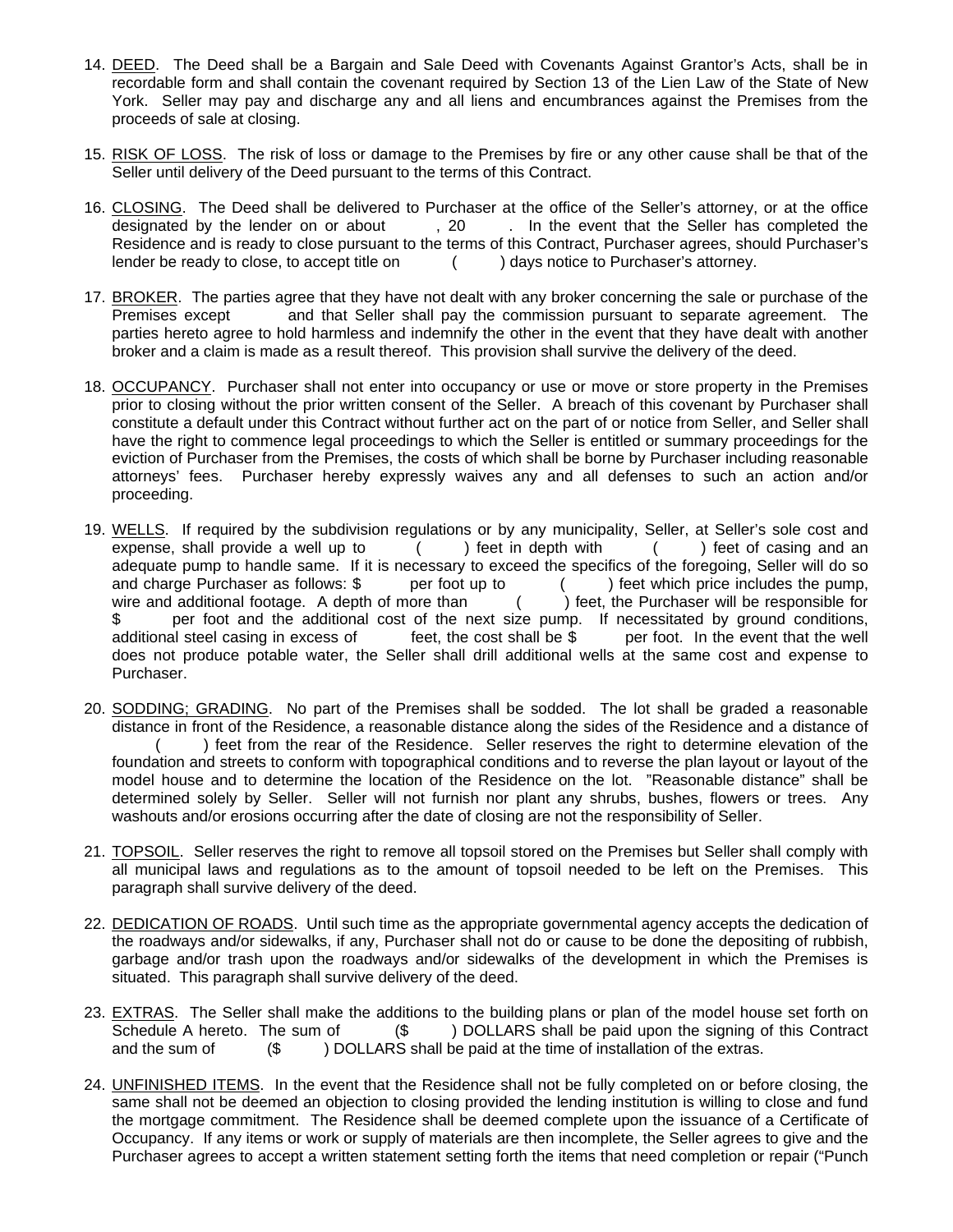List"). Seller shall further provide a statement setting forth the date by which the Punch List is to be completed. The Punch List and written statement shall survive the delivery of the deed. At closing, there will not be an escrow fund deposited by Seller with regard to the Punch List.

## 25. CONTRACT DEPOSIT. **The Purchaser may require the Seller to deposit the Contract Deposit in an escrow account. In lieu of such deposit, Seller may post a bond guaranteeing the return of the Contract Deposit.**

- 26. INCREASE IN PURCHASE PRICE. This Contract is conditioned upon Seller's ability to complete the construction of the Residence at existing cost of materials and at the existing labor scale of wages. In the event that there is an increase in the cost of materials and/or in the labor scale of wages prior to the closing of title hereunder, Seller reserves the right to increase the sales price of the Residence in an amount to cover the said increases by giving written notice of such increase to Purchaser at the address set forth herein. Should Purchaser fail to notify Seller within ten (10) days after receipt of said notice of Purchaser's consent to the increase in price, then, at the expiration of said ten (10) day period, this Contract shall be deemed terminated, cancelled and of no force and effect and Seller shall return to Purchaser all sums of money paid on account hereof, without interest, except for the approved extras already installed.
- 27. ADDITIONAL EXPENSES. If conditions warrant and call for extraordinary excavation, rock removal, blasting, tree and/or stump removal, additional fill or similar work, Seller shall obtain a work order from Purchaser for same prior to incurring such expense, the cost of which shall be borne by Purchaser.

In the event that the municipality having jurisdiction over the construction of the Residence requires changes not contemplated by Seller and Purchaser at the time of the execution of this Contract, then in such event, the Purchaser agrees to bear the additional cost of such changes.

28. REQUIRED CHANGES. Should the Federal, State or local government require any changes in construction regarding insulation standards other than those standards in effect at the time of the execution of this Contract, Purchaser agrees to pay for any additional cost in connection therewith.

As per FTC Trade Regulation Rule, Seller has provided to Purchaser the insulation standards that will be used in the construction of the Residence and the Purchaser hereby expressly acknowledges receipt of same.

- 29. GUARANTY. Notwithstanding the provisions of Paragraph 29 hereof, if Purchaser agrees to release the Contract Deposit to Seller, the President of Seller, by signing this Contract, personally guarantees the return of the Contract Deposit in the event that the Contract Deposit is to be returned to Purchaser under the terms of this Contract.
- 30. PROPOSED CHANGES. Any proposed changes to this Contract must be made on a separate rider. Any deletions of any term, provision or condition of this Contract shall be deemed a counter-offer and Seller will them be permitted to renegotiate the sales price.
- 31. DELAY IN CLOSING. In the event that the purchaser fails to take title to the Premises within fifteen (15) days after the issuance of the Permanent Certificate of Occupancy, Purchaser shall pay to Seller the sum of \$ per day for each and every day from the date that the Permanent Certificate of Occupancy was issued to and including the date of closing.
- 32. WARRANTIES AND GUARANTEES. The Seller makes no housing merchant implied warrant or any other warranties, express or implied, in connection with this Contract or the construction of the Residence and all such warranties are hereby excluded, except as provided in the Limited Warranty annexed hereto. The express terms, conditions and provisions of the Limited Warranty are incorporated in this Contract as if fully set forth at length and there are no other warranties.

The Purchaser hereby acknowledges receipt of a written copy of the terms of the Limited Warranty and Purchaser hereby affirmatively states that Purchaser has received such copy and reviewed same before executing this Contract.

Seller warrants that the Residence will meet or exceed the standards of workmanship and materials relative to the industry now existing in New York.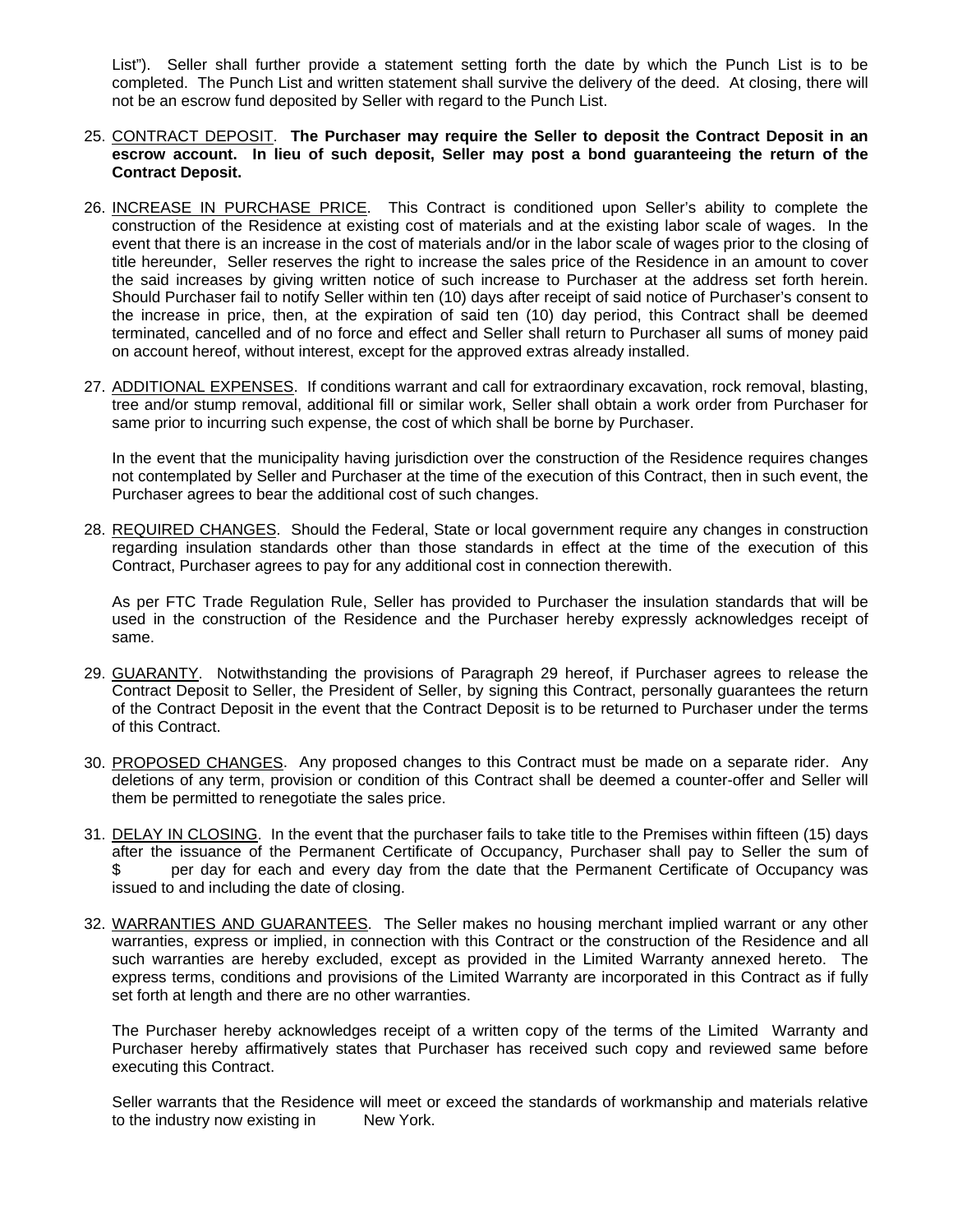The Limited Warranty specifically excludes those items set forth in the Limited Warranty documents and further excludes the Seller's responsibility for the following: (i) nail pops and ridging on sheet rock surfaces; (ii) sticking of doors due to weather; (iii) warpage of doors and closet shelves less than  $\frac{1}{2}$ "; (iv) adjustments of bifold doors; (v) bath tile grouting; (vi) slight separation in the joint of tiled floors; (vii) slight separation between the wall base or base molding and floors; (viii) normal settlement or deflection and any consequential damage resulting therefrom; (ix) normal noises from plumbing, heating, fans, vents and ducts; (x) partial or total death of or damage to any plantings provided by Seller or existing prior to construction; (xi) nonstructural or settlement cracks in walls, foundation, walks, terraces, patios, retaining walls, curbs or spalling of concrete walks and terraces; (xii) nonalignment of kitchen cabinets; and/or (xiii) moisture and/or condensation in basements and/or crawl spaces.

Seller will not be responsible, subsequent to the closing of title, for paint touch-ups, repair of dented appliances, repair of chips, scratches, breaks or other blemishes in windows, sliding glass doors, screens, mirrors, electric fixtures and globes, interior painted surfaces, sinks, tubs, basins, kitchen cabinets and counter tops, vanity tops and cabinets, medicine cabinets, ceramic tile floor and base and marble saddles, resilient floor tile, carpeting, kitchen appliances, air conditioning units, dryer vents, woodwork and doors, wrought iron, rubbish enclosures, other similar items, replacement of fluorescent light ballasts or any other lights or light bulbs, maintenance due to normal wear and tear. Seller's warranty excludes those items that are a result of purchaser's negligence or willful acts.

- 33. WAIVER OF JURY TRIAL. In the event of institution of legal proceedings or litigation amongst the parties hereto arising out of the terms, conditions and provisions of this Contract, each of the parties hereto expressly waive their respective right to a trial by jury. In the event that the warranty given hereunder contains a provision for the submission of the dispute to arbitration, both parties hereto shall be so bound. This paragraph shall survive delivery of the deed.
- 34. BANK ESCROWS. Purchaser acknowledges that Purchaser has no right, title or interest in and to or privity with the escrow, if any, held by the lending institution for Punch List items.
- 35. RELEASE. Notwithstanding anything contained herein to the contrary, it is specifically understood and agreed that the delivery by Seller and acceptance of the deed by Purchaser shall be deemed to be full compliance by the Seller of all the terms of the Contract by it to be performed, and as a release by the Purchaser of any and all terms of this Contract, of any and all rights, obligations, claims or causes of actions against the Seller. Purchaser acknowledges that none of the provisions of this Contract survive delivery and acceptance of the deed except for those which expressly state otherwise. No other promise, representation, agreement or obligation on the part of the Seller, its agents, employees or representatives shall be binding or survive the delivery and acceptance of the deed except if it is in writing signed by Seller and expressly states that it survives delivery and acceptance of the deed.
- 36. PURCHASER'S DEFAULT. In the event of a default on the part of Purchaser under the terms, conditions and/or provisions of this Contract, this Contract shall be deemed to be cancelled and terminated without any further act on the part of the Seller to be performed, and the Purchaser agrees that all amounts paid on account of this Contract to Seller shall be retained by Seller as liquidated damages. This paragraph shall survive delivery of the deed.
- 37. PARTIES BOUND. The terms, provisions and conditions of this Contract shall be binding upon the parties hereto and their respective heirs, assigns, executors, administrators and successors.
- 38. **ENTIRE AGREEMENT**. The parties hereto acknowledge that this Contract incorporates all prior understandings, agreements and representations made one to the other or by their respective agents, servants or employees, whether orally or in writing.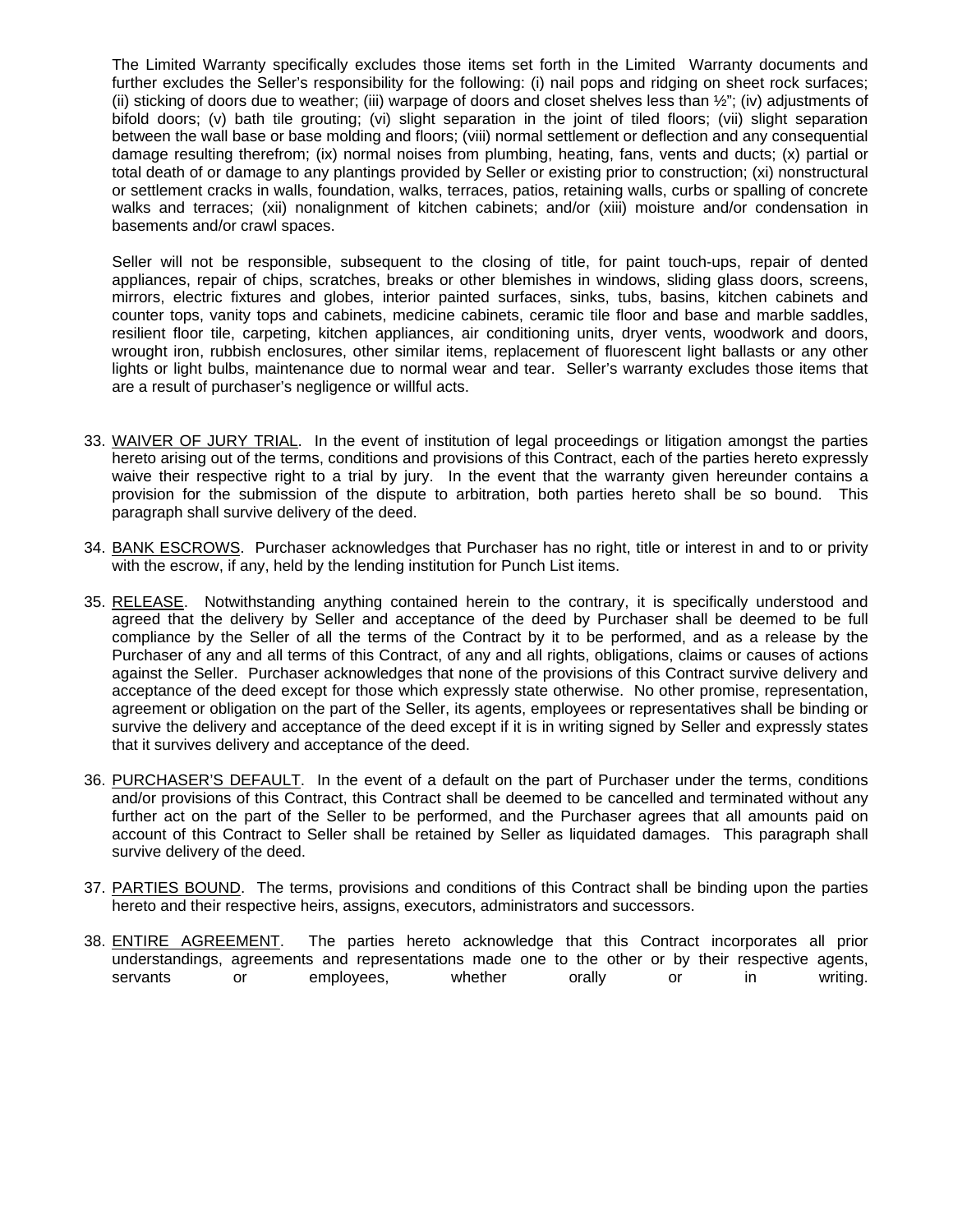*IN WITNESS WHEREOF,* the parties have executed this Contract as of the day and year first written above.

PURCHASER:

SELLER:

Tax I.D. No.:

Tax I.D. No.:

\_\_\_\_\_\_\_\_\_\_\_\_\_\_\_\_\_\_\_\_\_\_\_\_\_\_\_\_\_\_

\_\_\_\_\_\_\_\_\_\_\_\_\_\_\_\_\_\_\_\_\_\_\_\_\_\_\_\_\_\_ Tax I.D. No.:

PERSONAL GUARANTY PURSUANT TO PARAGRAPH 29 OF THIS CONTRACT

\_\_\_\_\_\_\_\_\_\_\_\_\_\_\_\_\_\_\_\_\_\_\_\_\_\_\_\_\_\_\_

\_\_\_\_\_\_\_\_\_\_\_\_\_\_\_\_\_\_\_\_\_\_\_\_\_\_\_\_\_\_

*The Contract Deposit, if required to be held in escrow pursuant to the terms of the Contract, shall be held by* , Esq, in an IOLA account at (bank) located at .